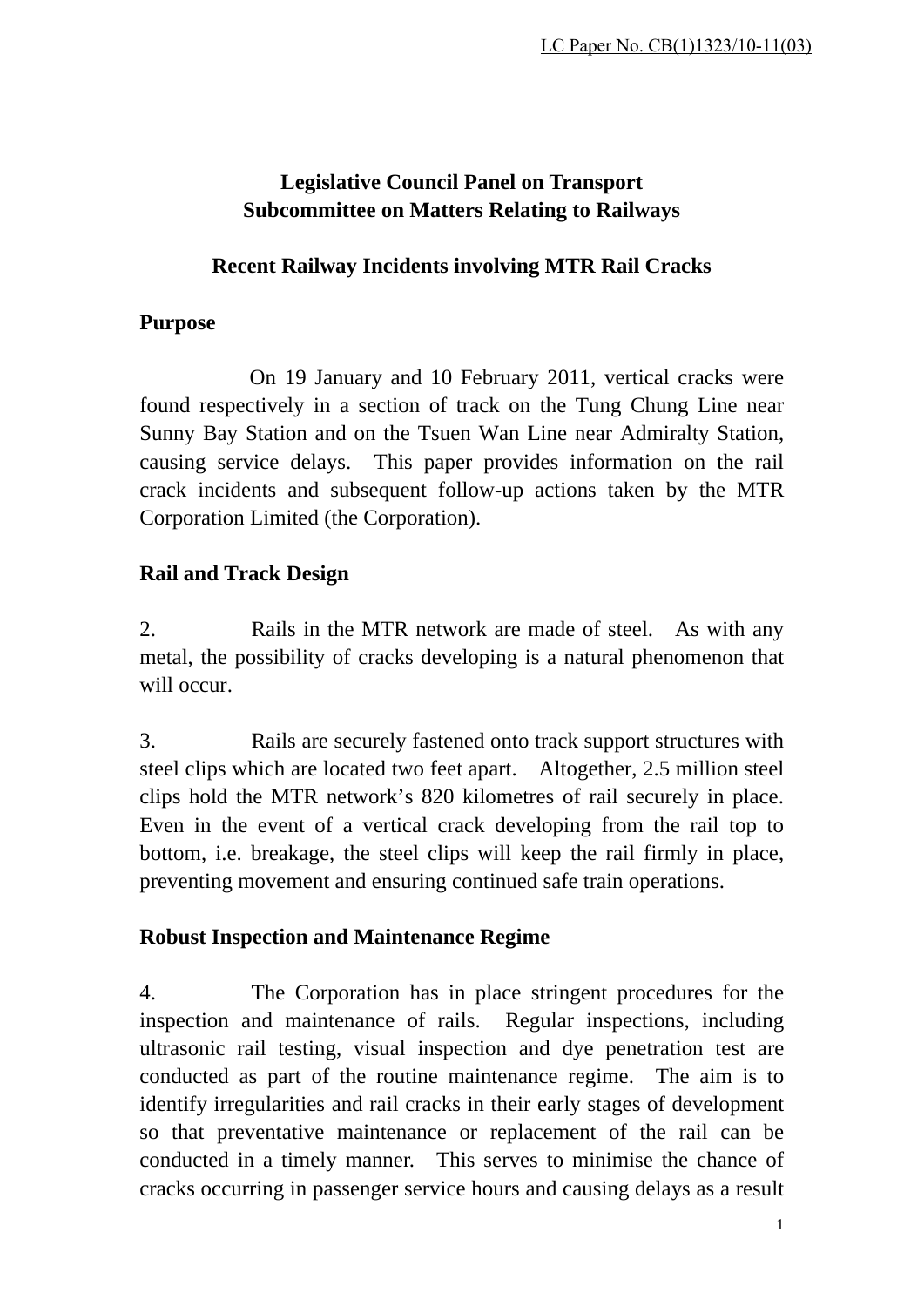of temporary repairs having to be carried out.

5. When cracks are found during operation hours, careful inspection and assessment are conducted on site to confirm that safe train operations would not be affected. Temporary repairs would be carried out to reinforce the concerned rail section with steel plates so that trains can resume automatic operations.

6. It should be noted that safety is the Corporation's top consideration and passenger service would be suspended if there is any indication that safe train operations may be compromised. In the two recent rail breakage incidents, safe train operation was maintained throughout.

7. On the Tung Chung Line, visual inspection by patrolmen is conducted once every three days and ultrasonic testing of the rail condition is carried out once every month.

8. On the Tsuen Wan Line, visual inspection occurs once every three days and ultrasonic testing once every two weeks.

9. Compared to similar railways around the world, the Corporation performs one of the most frequent ultrasonic testing of rails, with the frequency for different lines being determined by traffic volume. Other major international railway systems conduct ultrasonic tests at intervals of between 3 and 12 months.

10. The number of vertical cracks from the rail top to the bottom (rail breakages) identified in the MTR heavy rail network between 1 January 2008 and 10 February 2011 total 12. In addition, one vertical crack (rail breakage) has been identified in the Light Rail network and one in the Hung Hom Freight Yard where no passenger-carrying operation is involved (see Annex).

# **Acceptance Procedures and Criteria for Rails**

11. The Corporation adopts the International Standard EN13674 in rail procurement and requires rail manufacturers to implement strict quality control to ensure that specifications are met. The Corporation's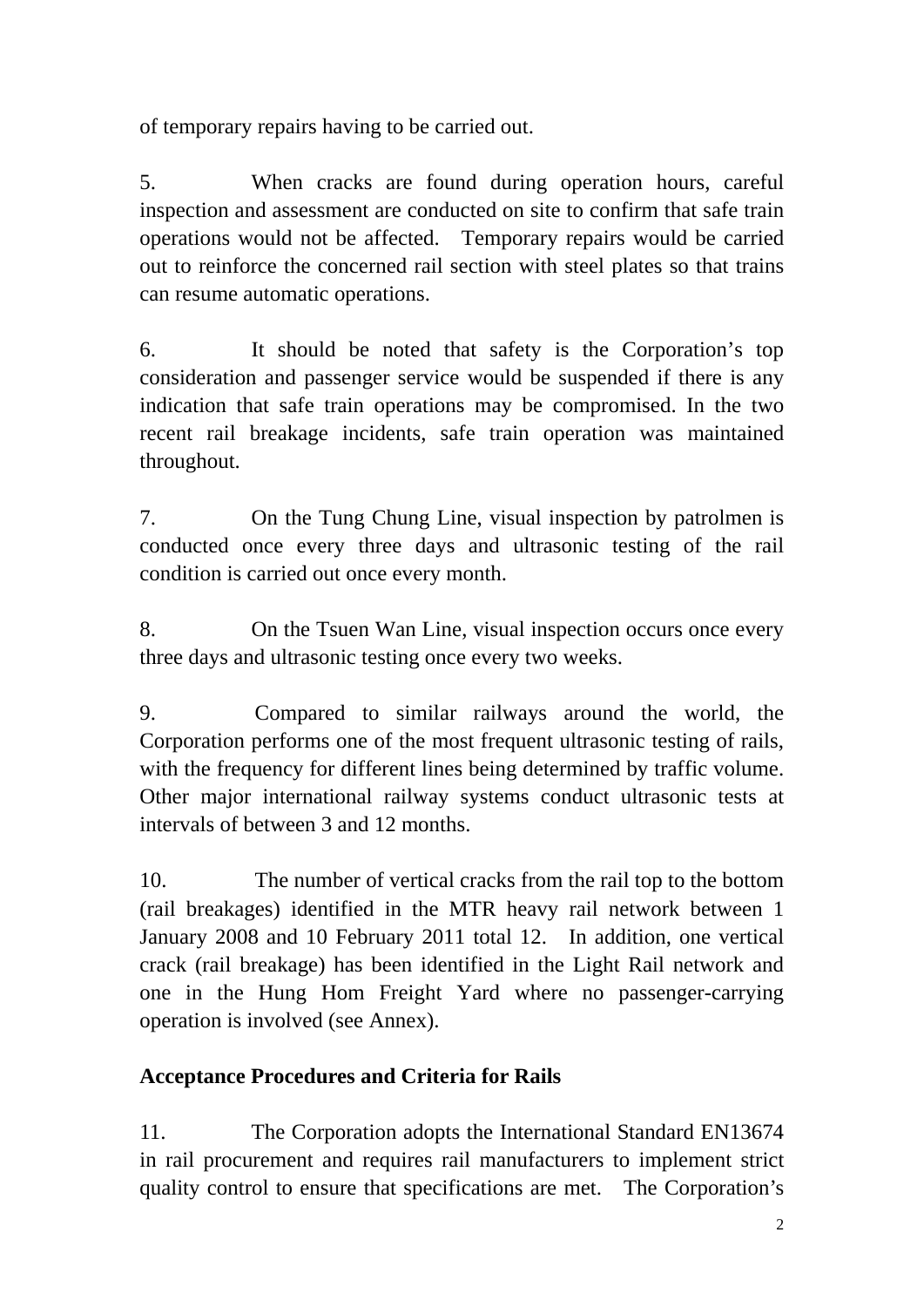engineers also pay unscheduled visits to factories to inspect quality control documents and witness quality assurance tests. Release certificates will only be issued by the Corporation when it is satisfied that the rails meet the required technical specifications. When the rails are delivered to Hong Kong, MTR staff will conduct further inspection to ensure they are in good condition.

# **The Incidents**

12. It must be re-emphasised that the rail breakage incidents of 19 January and 10 February 2011 did not pose any safety concerns. However, passengers experienced extra travelling times of 2 to 10 minutes when passing over the affected rail sections.

Tung Chung Line Incident on 19 January 2011

13. At 6:46 am on 19 January, MTR maintenance staff investigating a signalling fault on the Tung Chung Line identified a rail breakage measuring 5 mm in width at a section of rail near Sunny Bay **Station** 

14. As a precaution, the Operations Control Centre instructed trains to pass over the section at a speed of no more than 5 kph. An extra travelling time of 8 to 10 minutes was incurred. Tung Chung Line service between Tsing Yi and Tung Chung stations was maintained at 12 minutes a train (4 and 8 minutes normally) while Airport Express service between Hong Kong and AsiaWorld-Expo stations was operated at 15-minute intervals (12-minute intervals normally). Train service between Hong Kong and Tsing Yi stations was not affected.

15. The Transport Department and Electrical and Mechanical Services Department were notified of the situation.

16. From 7:19 am, trains departing Tsing Yi Station to Sunny Bay Station were routed to use the adjacent track in a bi-directional working to facilitate temporary repair works.

17. Temporary repair works were completed at 8:31 am after maintenance staff applied steel plates to reinforce the rail section in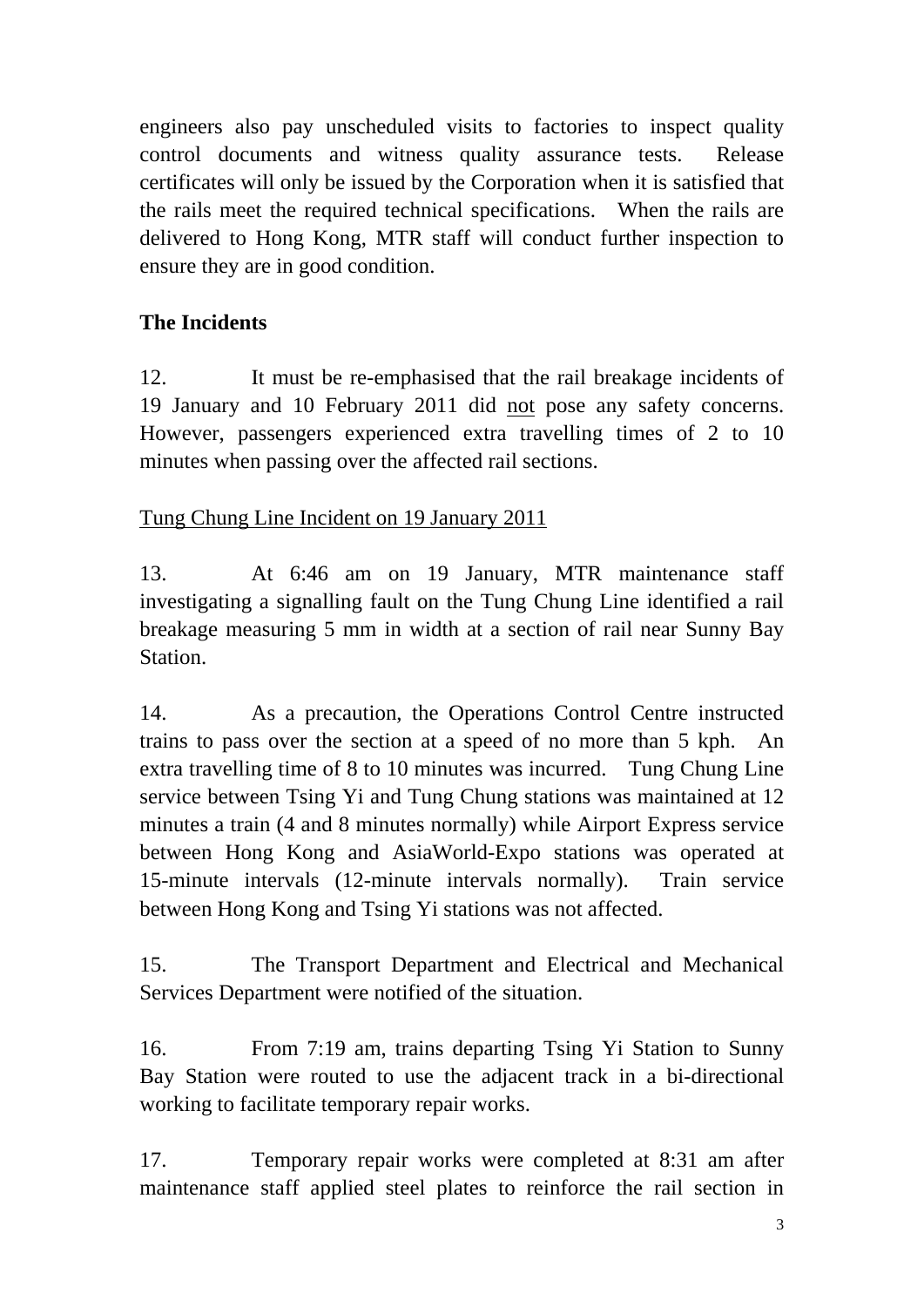accordance with procedures. Trains for Tung Chung/AsiaWorld-Expo then resumed running on the Tung Chung/AsiaWorld-Expo-bound track.

18. To ensure safe train operation, speed restriction was applied. An extra travelling time of 2 minutes was incurred but normal service frequency was maintained for the rest of the day. Maintenance staff remained at trackside for continuous monitoring of the track condition until the close of traffic at around 1 am.

19. After the close of train service that night, the affected section of rail was replaced and the Tung Chung Line and Airport Express operated as normal the next day from the start of traffic at around 6 am.

# **Follow-up Action**

20. The ultrasonic testing vehicle tested the concerned section of rail on 29 December 2010 and the most recent visual inspection was conducted on 17 January 2011. No irregularities were identified at the time.

21. The concerned rail was sent to City University of Hong Kong and also to a laboratory in the United States for metallurgical analysis to confirm the cause of the crack. The results have yet to be submitted to the Corporation.

22. The Corporation also arranged a special visual inspection of all rails on the entire Tung Chung Line/Airport Express. Rail conditions were found to be normal.

#### Tsuen Wan Line Incident on 10 February 2011

23. At 7:37 am on 10 February, a 1mm wide vertical crack from the rail top to bottom (rail breakage) was identified at a section of rail between Admiralty Station and Tsim Sha Tsui Station when MTR maintenance staff were conducting a track inspection after a signalling fault occurred between the two stations.

24. The Operations Control Centre immediately applied a temporary speed restriction of 20kph as a precaution, incurring an extra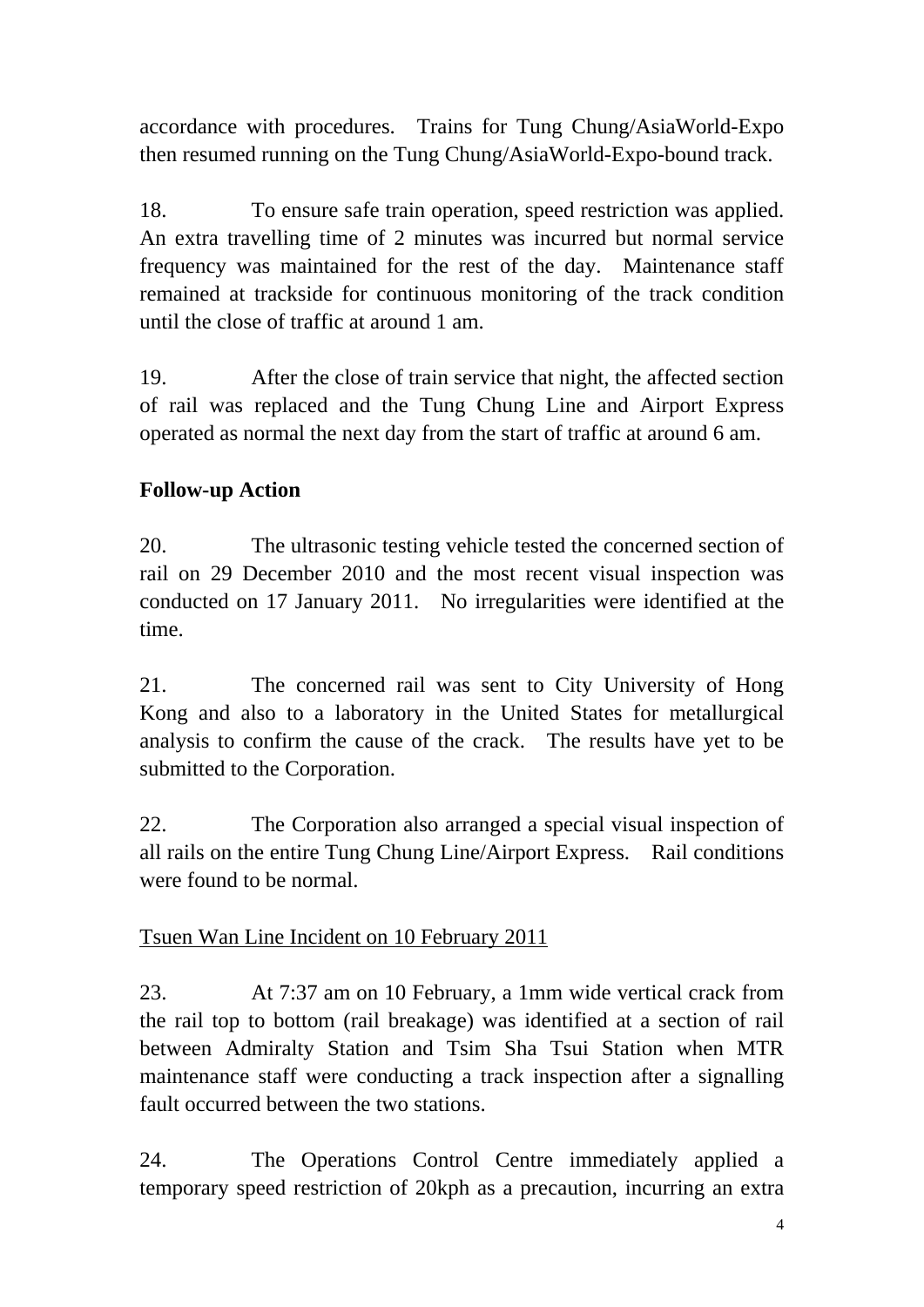travelling time of 4 minutes over the section. Service on the Tsuen Wan Line service was maintained at 3 to 3.5 minutes a train.

25. The Transport Department and Electrical and Mechanical Services Department were promptly informed about the rail breakage and impact to passenger train service.

26. After the morning peak service at 10:21 am, maintenance staff conducted temporary repairs by affixing steel plates to reinforce the relevant rail section. Speed restrictions were lifted and train service on the Tsuen Wan Line resumed normal at 11:32 am.

27. Maintenance staff monitored the performance of the rail throughout the traffic day and after the close of traffic that night, the affected section of rail was replaced.

## **Follow-up Action**

28. Prior to the incident, ultrasonic testing of the relevant track section had been conducted on 5 February while the most recent visual inspection was carried out on 10 February. No irregularities were found at the time.

29. The concerned rail section has been sent to City University of Hong Kong for investigation and analysis and will also be sent to a laboratory in the United States for analysis.

## **Customer Information Given Under Both Incidents**

30. To minimise the inconvenience caused, passengers were notified of the service delays and information on alternative MTR routes through public announcements at relevant MTR stations and trains.

31. Notices were also displayed to update passengers on the revised train service arrangement. Additional staff members were deployed to affected stations to assist passengers, maintain order and direct passenger flow.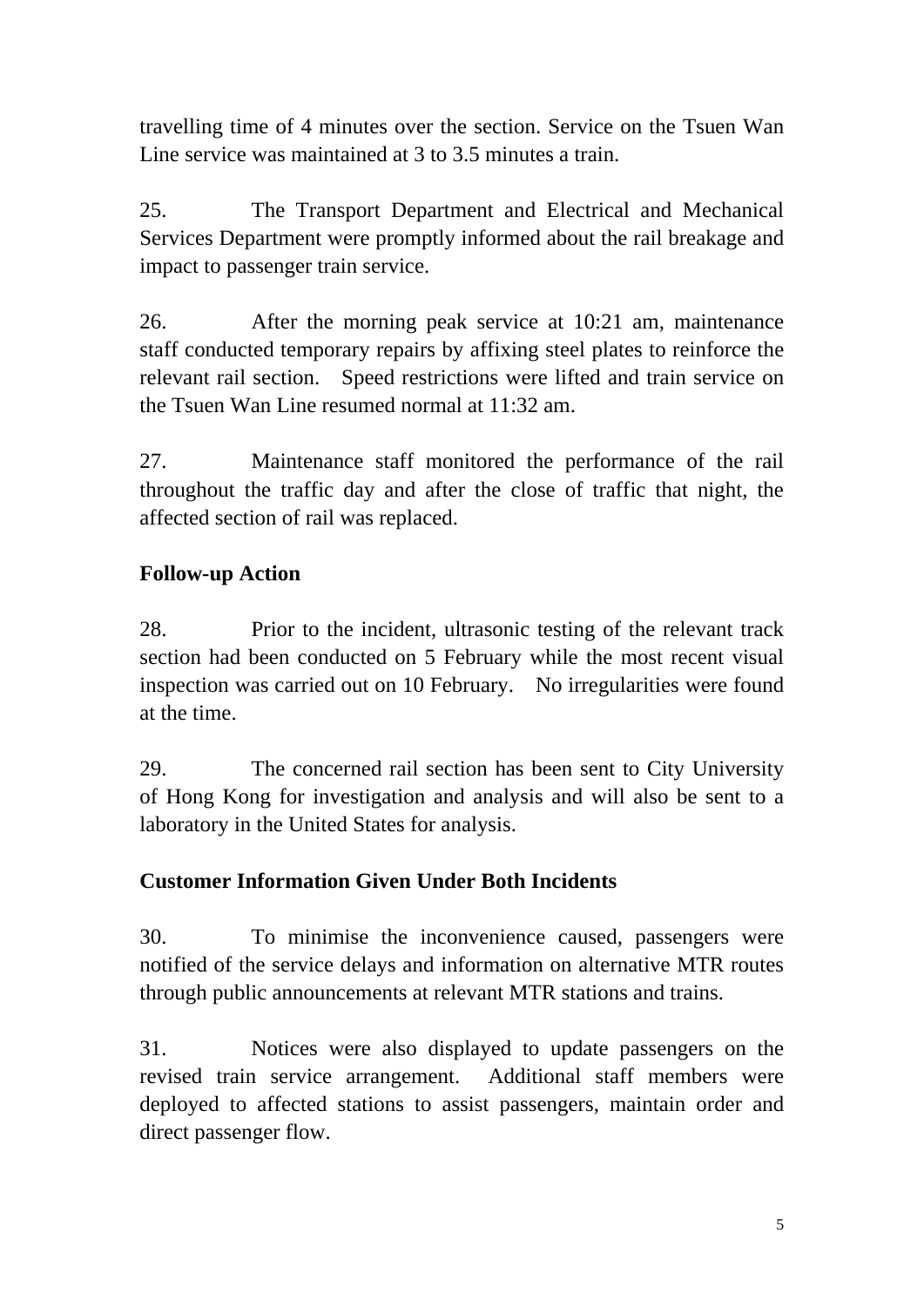# **Conclusion**

32. The Corporation apologises for the inconvenience caused to passengers who were delayed in their journeys due to the recent rail breakage incidents.

33. Given the Corporation's safety first culture and safe design of the track, safe train operations were ensured throughout the two incidents.

34. The root cause of the recent rail breakage incidents will not be available until the Corporation receives the results of the laboratory analytical tests on the relevant rail sections. In the meantime, the Corporation has decided to engage a team of experts on rail technology to conduct a review of the MTR rail inspection and maintenance regime, with particular focus on rail cracks, procurement and quality control, benchmarking with international best practice and make recommendations for practical improvements.

**MTR Corporation February 2011**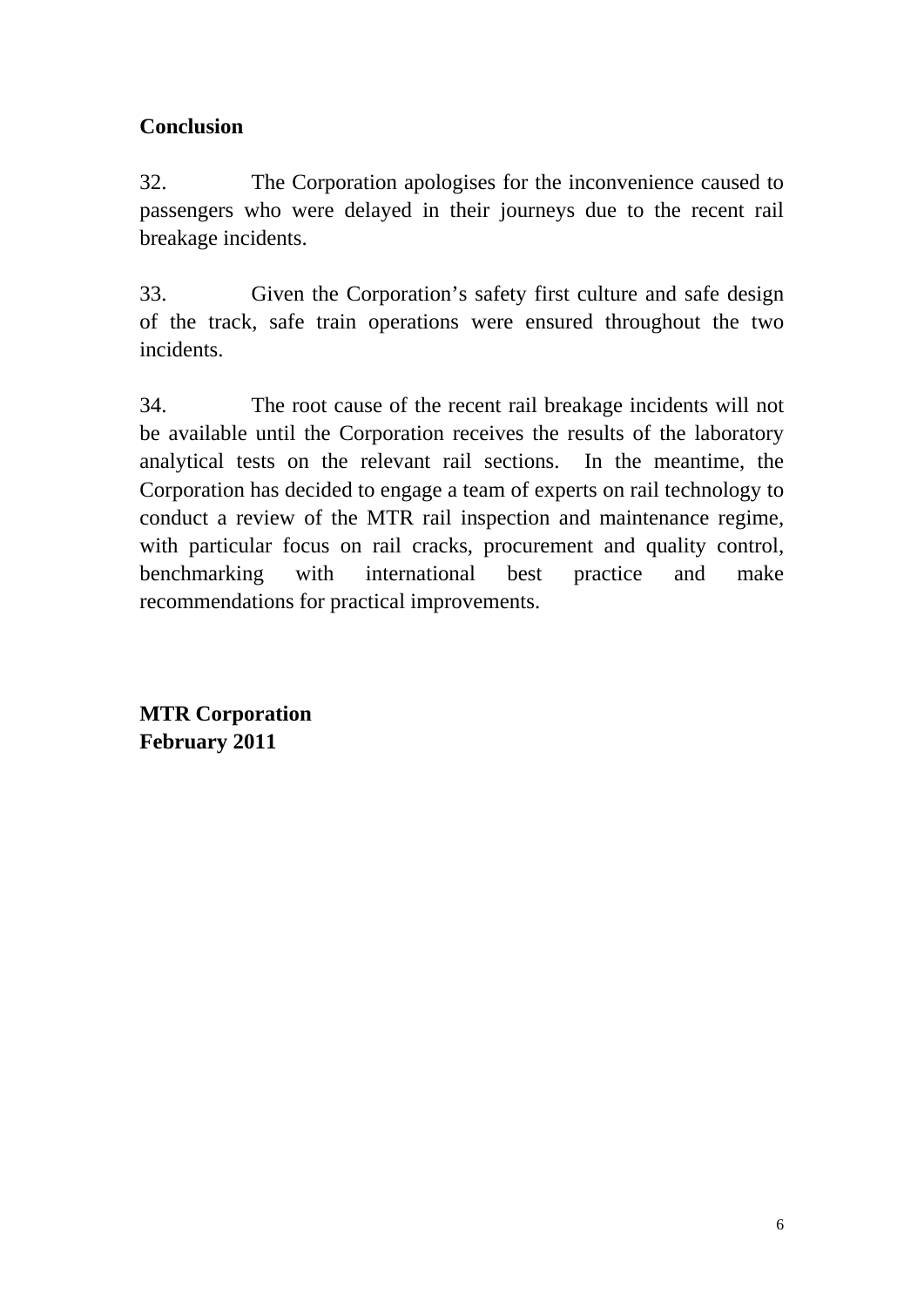# **MTR Rail Breakage Incidents – 1 January 2008 to 10 February 2011**

## **Heavy Rail**

|                  | Date        | Time<br>found | Location                                                            | Width<br>(mm)  | Manufacturer                                                      | Age of<br>Rail/Weld | During<br>the<br>incident | Extra time incurred<br>when trains passing<br>through the affected<br>section (minutes)<br>After<br>remedial<br>action<br>taken | <b>Root Cause</b>                          | Action<br>taken/Improvem<br>ents                         |
|------------------|-------------|---------------|---------------------------------------------------------------------|----------------|-------------------------------------------------------------------|---------------------|---------------------------|---------------------------------------------------------------------------------------------------------------------------------|--------------------------------------------|----------------------------------------------------------|
| 1.               | 19 Jan 2008 | 06:09 am      | East Rail Line<br>North of Mong Kok East Station<br>(Rail crossing) | $\overline{5}$ | <b>Balfour Beatty</b>                                             | 3 years             | $\overline{2}$            | $\mathbf{1}$                                                                                                                    | Defective weld<br>joint by<br>manufacturer | Fleet<br>replacement<br>completed in<br><b>July 2008</b> |
| 2.               | 19 Mar 2008 | 06:38 am      | <b>East Rail Line</b><br>South of Fanling Station<br>(Plain rail)   | 9              | PanZhiHua<br>(China)                                              | 5 days              | 3                         | $\overline{2}$                                                                                                                  | Poor quality<br>welding<br>materials       | Lot disposed                                             |
| 3.               | 18 Nov 2009 | 05:58 am      | East Rail Line<br>North of Tai Wai Station<br>(Stock rail)          | 9              | Balfour Beatty /<br><b>British</b><br>Steel/Corus (Tata<br>Group) | 17 years            | $\overline{4}$            | 1                                                                                                                               | Impurities<br>inside rail head             | Individual case                                          |
| $\overline{4}$ . | 25 Jan 2010 | 09:57 am      | East Rail Line<br>North of Sheung Shui Station<br>(Rail crossing)   | $\mathfrak{S}$ | Edgar Allen                                                       | 7 years             | $\boldsymbol{0}$          | $\mathbf{0}$                                                                                                                    | Defective weld<br>joint by<br>manufacturer | Fleet<br>replacement<br>completed in<br>April 2010       |
| 5.               | 13 Feb 2010 | 02:30 am      | East Rail Line<br>North of Sheung Shui Station<br>(Rail crossing)   | 6              | Edgar Allen                                                       | 7 years             | $\mathbf{0}$              | $\Omega$                                                                                                                        | Defective weld<br>joint by<br>manufacturer | Fleet<br>replacement<br>completed in<br>April 2010       |
| 6.               | 10 Mar 2010 | 20:25 pm      | Kwun Tong Line<br>East of Kwun Tong Station<br>(Plain rail)         | 2              | <b>British</b><br>Steel/Corus (Tata<br>Group)                     | 16 days             | 3                         | 1                                                                                                                               | Weak weld<br>joint (welded<br>on site)     | Individual case                                          |
| 7.               | 15 Jul 2010 | 02:20 am      | Tsuen Wan Line<br>South of Kwai Hing Station<br>(Plain rail)        | Slight         | <b>British</b><br>Steel/Corus<br>(Tata Group)                     | 6 months            | $\boldsymbol{0}$          | $\boldsymbol{0}$                                                                                                                | Weak weld<br>joint (welded<br>on site)     | Individual case                                          |
| 8.               | 24 Jul 2010 | 22:07 pm      | Kwun Tong Line<br>West of Ngau Tau Kok Station<br>(Switch rail)     | Slight         | Balfour Beatty /<br><b>British</b><br>Steel/Corus (Tata<br>Group) | 8 years             | $\tau$                    | 3                                                                                                                               | Design<br>deficiency                       | Design<br>improved                                       |